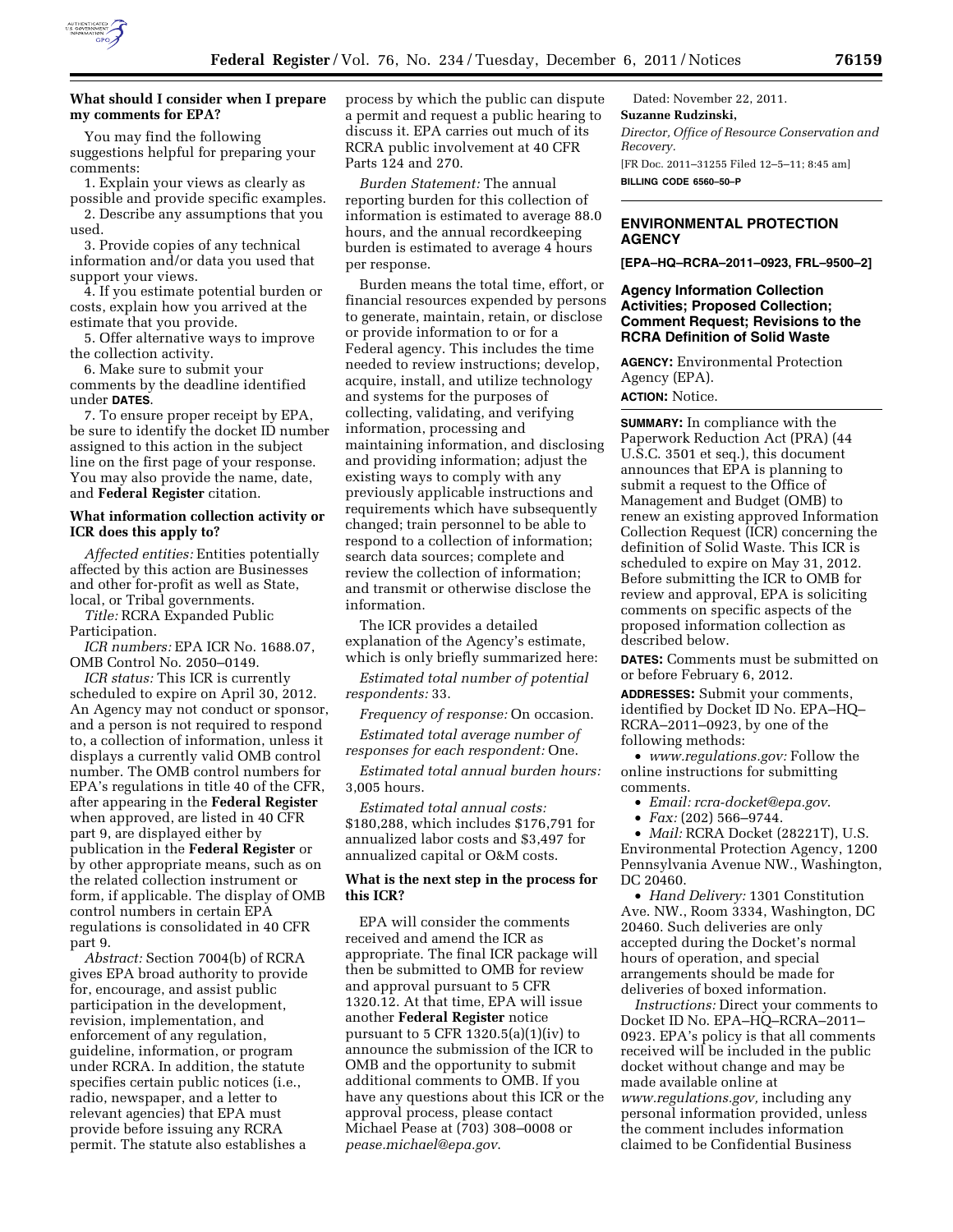Information (CBI) or other information whose disclosure is restricted by statute. Do not submit information that you consider to be CBI or otherwise protected through *[www.regulations.gov](http://www.regulations.gov)*  or email. The *[www.regulations.gov](http://www.regulations.gov)* Web site is an ''anonymous access'' system, which means EPA will not know your identity or contact information unless you provide it in the body of your comment. If you send an email comment directly to EPA without going through *[www.regulations.gov](http://www.regulations.gov)* your email address will be automatically captured and included as part of the comment that is placed in the public docket and made available on the Internet. If you submit an electronic comment, EPA recommends that you include your name and other contact information in the body of your comment and with any disk or CD–ROM you submit. If EPA cannot read your comment due to technical difficulties and cannot contact you for clarification, EPA may not be able to consider your comment. Electronic files should avoid the use of special characters, any form of encryption, and be free of any defects or viruses. For additional information about EPA's public docket visit the EPA Docket Center homepage at *[http://](http://www.epa.gov/epahome/dockets.htm) [www.epa.gov/epahome/dockets.htm](http://www.epa.gov/epahome/dockets.htm)*.

**FOR FURTHER INFORMATION CONTACT:**  Richard Huggins, Materials Recovery and Waste Management Division, Office of Resource Conservation and Recovery, (5304P), Environmental Protection Agency, 2733 South Crystal Drive, Arlington, VA 22202; *telephone number:* (703) 308–0017; *fax number:*  (703) 308–0514; *email address: [huggins.richard@EPA.gov](mailto:huggins.richard@EPA.gov)*.

#### **SUPPLEMENTARY INFORMATION:**

#### **How can I access the docket and/or submit comments?**

EPA has established a public docket for this ICR under Docket ID No. EPA– HQ–RCRA–2002–0031, which is available for online viewing at *[www.regulations.gov,](http://www.regulations.gov)* or in person viewing at the RCRA Docket in the EPA Docket Center (EPA/DC), EPA West, Room 3334, 1301 Constitution Ave. NW., Washington, DC. The EPA/DC Public Reading Room is open from 8 a.m. to 4:30 p.m., Monday through Friday, excluding legal holidays. The telephone number for the Reading Room is (202) 566–1744, and the telephone number for RCRA Docket is (202) 566– 0270.

Use *[www.regulations.gov](http://www.regulations.gov)* to obtain a copy of the draft collection of information, submit or view public comments, access the index listing of the contents of the docket, and to access those documents in the public docket that are available electronically. Once in the system, select ''search,'' then key in the docket ID number identified in this document.

#### **What information is EPA particularly interested in?**

Pursuant to section  $3506(c)(2)(A)$  of the PRA, EPA specifically solicits comments and information to enable it to:

(i) Evaluate whether the proposed collection of information is necessary for the proper performance of the functions of the Agency, including whether the information will have practical utility;

(ii) Evaluate the accuracy of the Agency's estimate of the burden of the proposed collection of information, including the validity of the methodology and assumptions used;

(iii) Enhance the quality, utility, and clarity of the information to be collected; and

(iv) Minimize the burden of the collection of information on those who are to respond, including through the use of appropriate automated electronic, mechanical, or other technological collection techniques or other forms of information technology, *e.g.,* permitting electronic submission of responses. In particular, EPA is requesting comments from very small businesses (those that employ less than 25) on examples of specific additional efforts that EPA could make to reduce the paperwork burden for very small businesses affected by this collection.

#### **What should I consider when I prepare my comments for EPA?**

You may find the following suggestions helpful for preparing your comments:

1. Explain your views as clearly as possible and provide specific examples.

2. Describe any assumptions that you used.

3. Provide copies of any technical information and/or data you used that support your views.

4. If you estimate potential burden or costs, explain how you arrived at the estimate that you provide.

5. Offer alternative ways to improve the collection activity.

6. Make sure to submit your comments by the deadline identified under **DATES**.

7. To ensure proper receipt by EPA, be sure to identify the docket ID number assigned to this action in the subject line on the first page of your response. You may also provide the name, date, and **Federal Register** citation.

### **What information collection activity or ICR does this apply to?**

*Affected entities:* Entities potentially affected by this action include approximately 5,600 facilities in 280 industries in 21 economic sectors that generate or recycle hazardous secondary materials that are currently regulated as RCRA Subtitle C hazardous wastes (*e.g.,*  secondary materials, such as industrial co-products, by-products, residues, and unreacted feedstocks). Approximately 60% of these affected facilities are classified in NAICS code economic sectors 31, 32, and 33 (manufacturing). The remaining economic sectors, which have more than ten affected industries each, are in NAICS codes 48 (transportation), 42 (wholesale trade), and 56 (administrative support, waste management and remediation).

*Title:* Revisions to the RCRA Definition of Solid Waste.

*ICR numbers:* EPA ICR No. 2310.01, OMB Control No. 2050–0202.

*ICR status:* This ICR is currently scheduled to expire on May 31, 2012. An Agency may not conduct or sponsor, and a person is not required to respond to, a collection of information, unless it displays a currently valid OMB control number. The OMB control numbers for EPA's regulations in title 40 of the CFR, after appearing in the **Federal Register**  when approved, are listed in 40 CFR part 9, are displayed either by publication in the **Federal Register** or by other appropriate means, such as on the related collection instrument or form, if applicable. The display of OMB control numbers in certain EPA regulations is consolidated in 40 CFR part 9.

*Abstract:* The U.S. Environmental Protection Agency (EPA) has published final revisions to the definition of solid waste that exclude certain hazardous secondary materials from regulation under Subtitle C of the Resource Conservation and Recovery Act (RCRA), as amended. The information requirements help ensure that (1) entities operating under the regulatory exclusions contained in today's action are held accountable to the applicable requirements; (2) state inspectors can verify compliance with the restrictions and conditions of the exclusions when needed; and (3) hazardous secondary materials exported for recycling are actually handled as commodities abroad.

*Burden Statement:* Burden means the total time, effort, or financial resources expended by persons to generate, maintain, retain, or disclose or provide information to or for a Federal agency. This includes the time needed to review